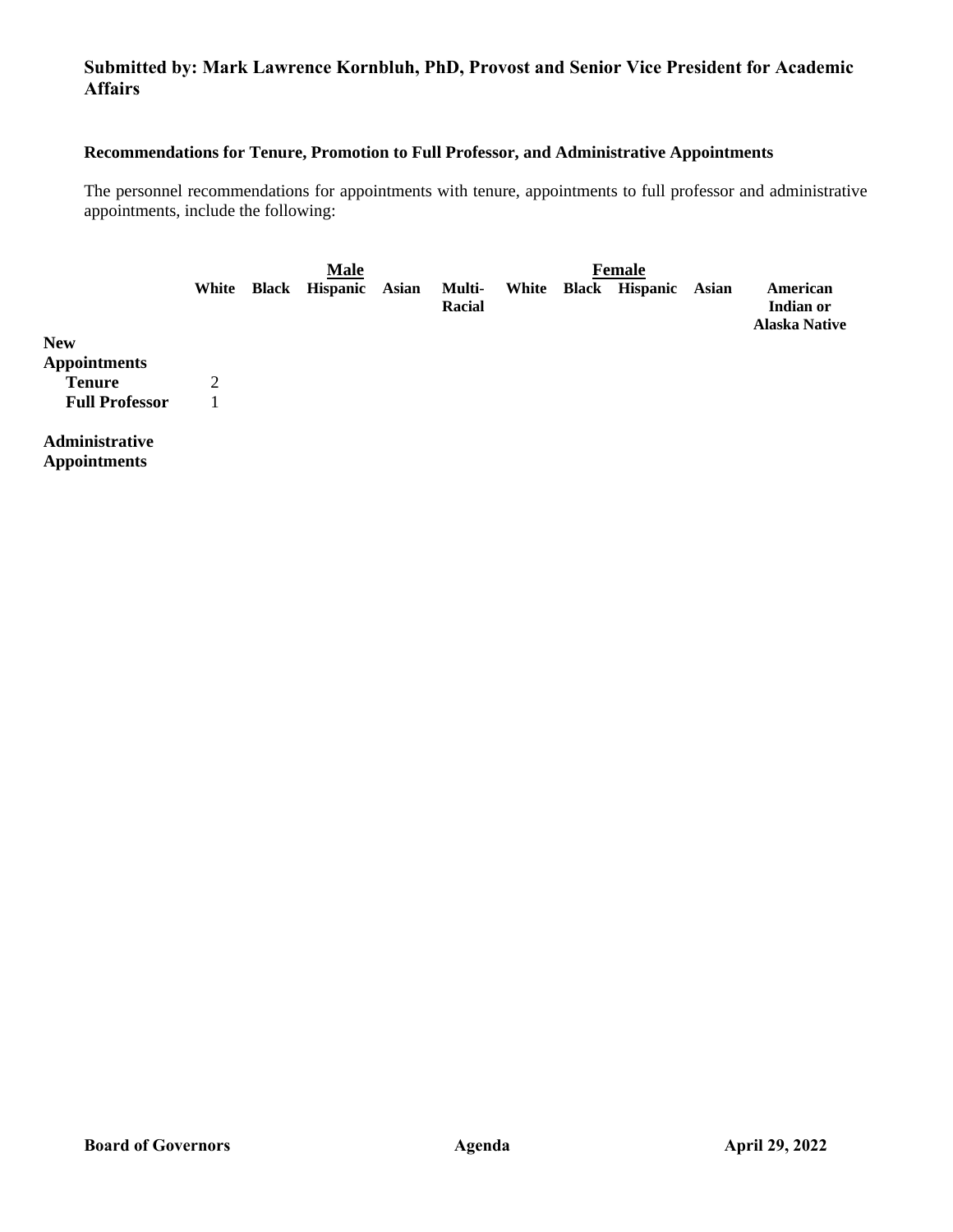# **Submitted by: Mark Lawrence Kornbluh, PhD, Provost and Senior Vice President for Academic Affairs**

**BOARD OF GOVERNORS WAYNE STATE UNIVERSITY**

### **PERSONNEL RECOMMENDATIONS**

The President presents the following recommendations:

#### **Mike Ilitch School of Business**

Alan Reinstein, Professor, extension of appointment as the George R. Husband Endowed Professor in Accounting, effective August 17, 2023 through May 14, 2026.

#### **College of Liberal Arts and Sciences**

N. Pontus Leander, for appointment as associate professor with tenure per University year, in the Department of Psychology effective August 18, 2021.

N. Pontus Leander, for appointment as the Alvin M. and Harriet B. Saperstein Endowed Chair in Science, Technology, Peace and Public Policy, effective January 1, 2022 through December 31, 2026.

#### **School of Medicine**

Nasser Lakkis, for appointment as professor with fractional 25% tenure per University year, in the Department of Internal Medicine effective September 15, 2021.